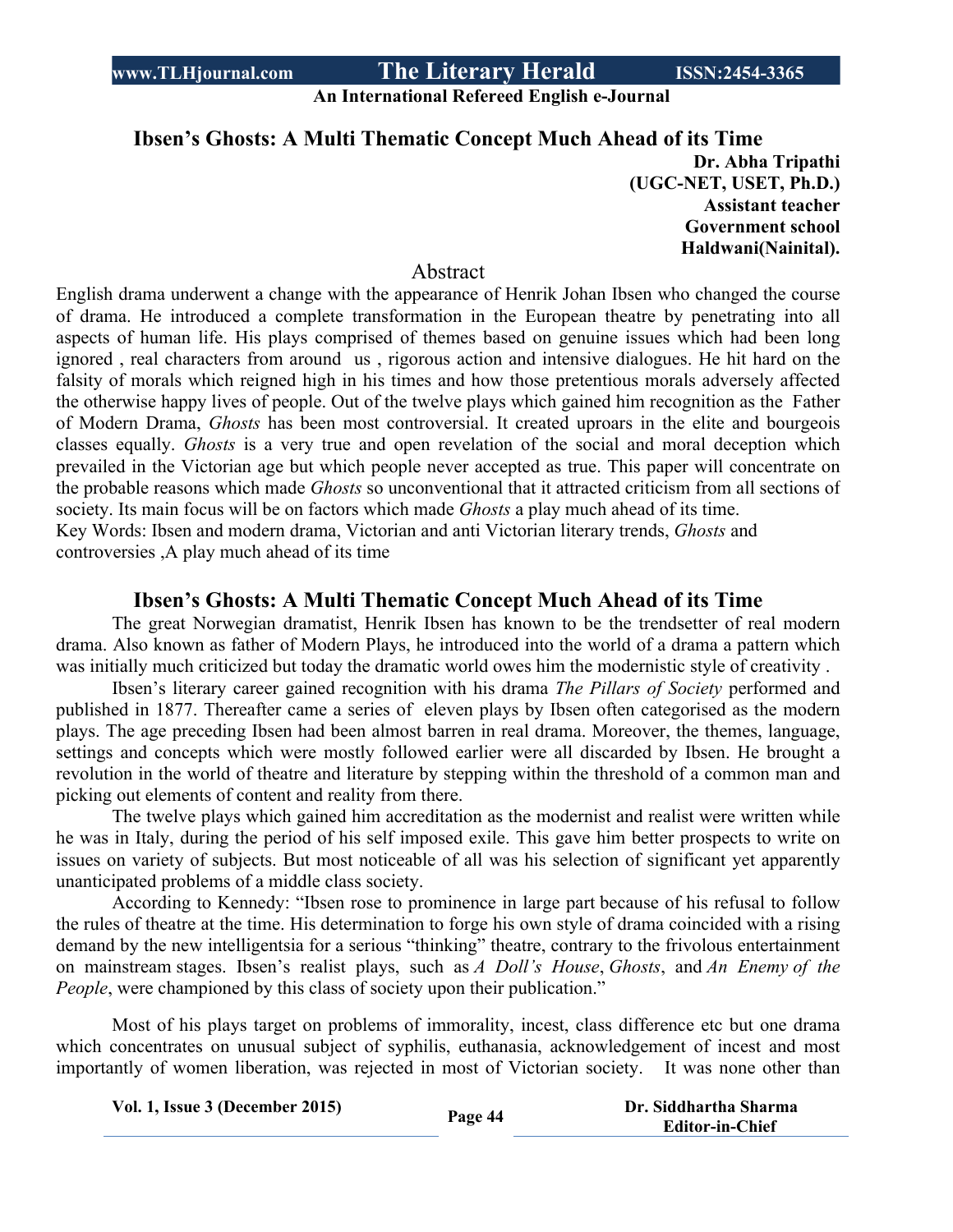# **An International Refereed English e-Journal**

*Ghosts*. The play was considered well ahead for the Victorian age. It was considered scandalous spectating such a performance or even reading it.

"Ibsen's contemporaries found the play shocking and indecent, and disliked its more than frank treatment of the forbidden topic of venereal disease. At the time, the mere mention of venereal disease was scandalous, and to show that a person who followed society's ideals of morality was at risk from her own husband was considered beyond the pale."(Wikipedia)

According to Richard Eyre, "There was an outcry of indignation against the attack on religion, the defence of free love, the mention of incest and syphilis. Large piles of unsold copies were returned to the publisher, the booksellers embarrassed by their presence on the shelves." (theguardian.com)

Where Ibsenites acclaimed *Ghosts* as a piece of merit and intellect, the rest simply disapproved its worth. This paper will focus on some of the probable reasons which made Ghosts, a play, much ahead of its time.

*Ghosts* was published in 1881. Ironically it was a time when Victorian morals were at rapid ascent. Superficially the society was draped in a garb of ethics. There were certain rules and codes of conducts exemplifying the age which were compulsively followed by all.

"From the slightest burp (social ruin if it was heard) to how a gentleman spoke to a young lady, Victorian society was greatly concerned with every aspect of daily life."(aboutbritain.com)

Social status was paramount. There were rules for men and women and family which were mandatory. An escape was least fancied. The middle and upper classes had to follow these social conventions irrespective of their circumstances as the threat of social ostracism weighed constantly upon them. It was when people lived for reputation more, than anything else.

It was at such a critical point in time when Victorian moralists read Ibsen's *Ghosts.* Not one could expect so advanced a theme as this. Incest as a theme was threatening, 'syphilis' as another, added fuel to it. But most of all the character of Mrs Alving was too offensive to be accepted in respectable quarters of society. People were perplexed by her notions. Her duty had ruined her and her desires were buried in the hands of social insignia. Eventually she does away with social principles in order to let her son enjoy a liberated life. How could an age so morally high accept a mother as Mrs. Alving.

One commentator noted of *Ghosts*: "In Stockholm on the day of publication – there was a rush to the bookshops. But the excitement vanished in silence. Absolute silence. The newspapers said nothing and the bookshops sent the book back to the publisher. It was contraband. Something which could not decently be discussed." (telegraph.co.uk)

What turned Ibsen's *Ghosts* into a scandal? Was it the theme or the characters or the society ? Why did it receive contemptuous remarks and why was it tabooed as a scathing piece of work, are some most common questions which readers try to pursue.

*Ghosts* had an unprecedented storyline, something never heard of. The protagonist Mrs Alving, individually the most powerful character but ironically the weakest social one, brings up her son Oswald more or like a single parent keeping her son aloof of all paternal guidance, as her husband, Mr Alving is a philanderer. She struggles all her life to maintain the so called moral status which gives her nothing but misery and grief. Nevertheless she conceals the fact from her only son Oswald to provide him the best childhood. This costs her years of separation from him but she is content that Oswald is away from such corrupt state of affairs.

Pastor Manders, the family friend and an epitome of morality, discredits Mrs. Alving's decision of letting her only son go to France. An incessantly ignorant Manders accuses her of not letting Oswald

| Vol. 1, Issue 3 (December 2015) | Page 45 | Dr. Siddhartha Sharma  |
|---------------------------------|---------|------------------------|
|                                 |         | <b>Editor-in-Chief</b> |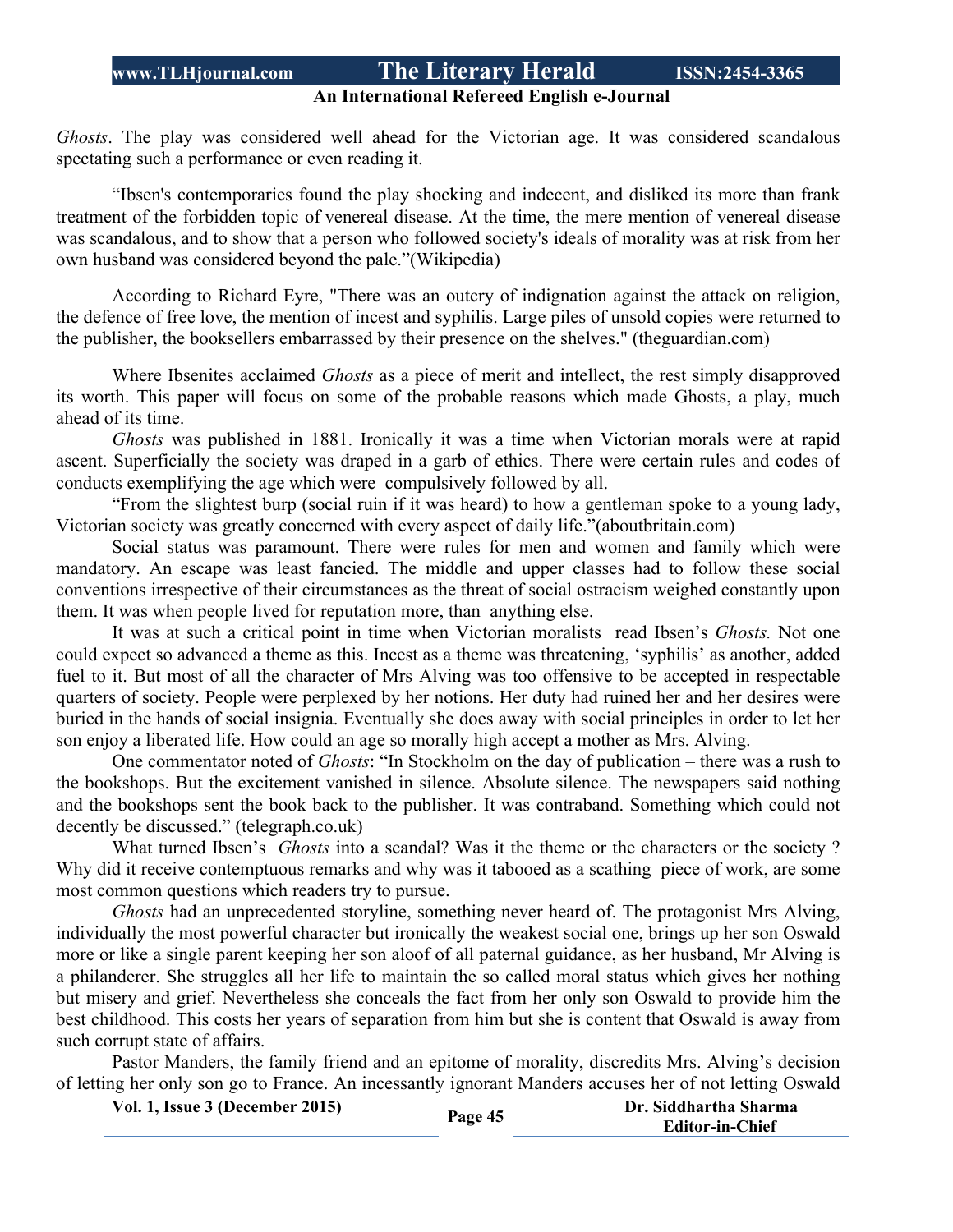#### **An International Refereed English e-Journal**

be close to his father . It is now that Mrs Alving confesses the veracity of her life. She uplifts the screen of falsity from her life before Manders . She explains to him how difficult it had been for her to put on a pretence of values when situations were so contrary.

Mrs. Alving had been an idol of sham for the contemporary world. *Ghosts* came at such a time when women were supposed to be the spiritual and moral heads of families. They had no say whatsoever in any domestic issue. What the men said was final. Surprisingly Ibsen created Mrs Alving in such a rigid world. He dared to defend matriarchy and raise another controversy. His protagonist spoke of female prudence and shook the age old belief of male dominance. How could the world accept a revolutionary change. How could any Mrs Alving obtain domestic power when her husband was alive.

- MRS. ALVING. I had to bear it for my little boy's sake. But when the last insult was added; when my own servant-maid—; then I swore to myself: This shall come to an end! And so I took the reins into my own hand—the whole control—over him and everything else. For now I had a weapon against him, you see; he dared not oppose me. It was then I sent Oswald away from home. He was nearly seven years old, and was beginning to observe and ask questions, as children do. That I could not bear. It seemed to me the child must be poisoned by merely breathing the air of this polluted home. That was why I sent him away. And now you can see, too, why he was never allowed to set foot inside his home so long as his father lived….
- MRS. ALVING. I could never have borne it if I had not had my work. For I may truly say that I have worked! All the additions to the estate—all the improvements—all the labour-saving appliances, that Alving was so much praised for having introduced—do you suppose he had energy for anything of the sort?—he, who lay all day on the sofa, reading an old Court Guide! No; but I may tell you this too: when he had his better intervals, it was I who urged him on; it was I who had to drag the whole load when he relapsed into his evil ways, or sank into querulous wretchedness.

This was not the only 'scandal' committed by Ibsen. Many more followed. He created Oswald who suffered the evils of his father's philanderings. He inherited syphilis, a disease one could not talk about openely. He bombarded the idealistic world with unforeseen plots and themes.

OSWALD. …Oh, it was an awful state! At last I sent for a doctor—and from him I learned the truth.

MRS. ALVING. How do you mean?

OSWALD. He was one of the first doctors in Paris. I told him my symptoms; and then he set to work asking me a string of questions which I thought had nothing to do with the matter. I couldn't imagine what the man was after—

MRS. ALVING. Well?

OSWALD. At last he said: "There has been something worm-eaten in you from your birth." He used that very word—vermoulu.

**Vol. 1, Issue <sup>3</sup> (December 2015) Page <sup>46</sup> Dr. Siddhartha Sharma**

**Editor-in-Chief**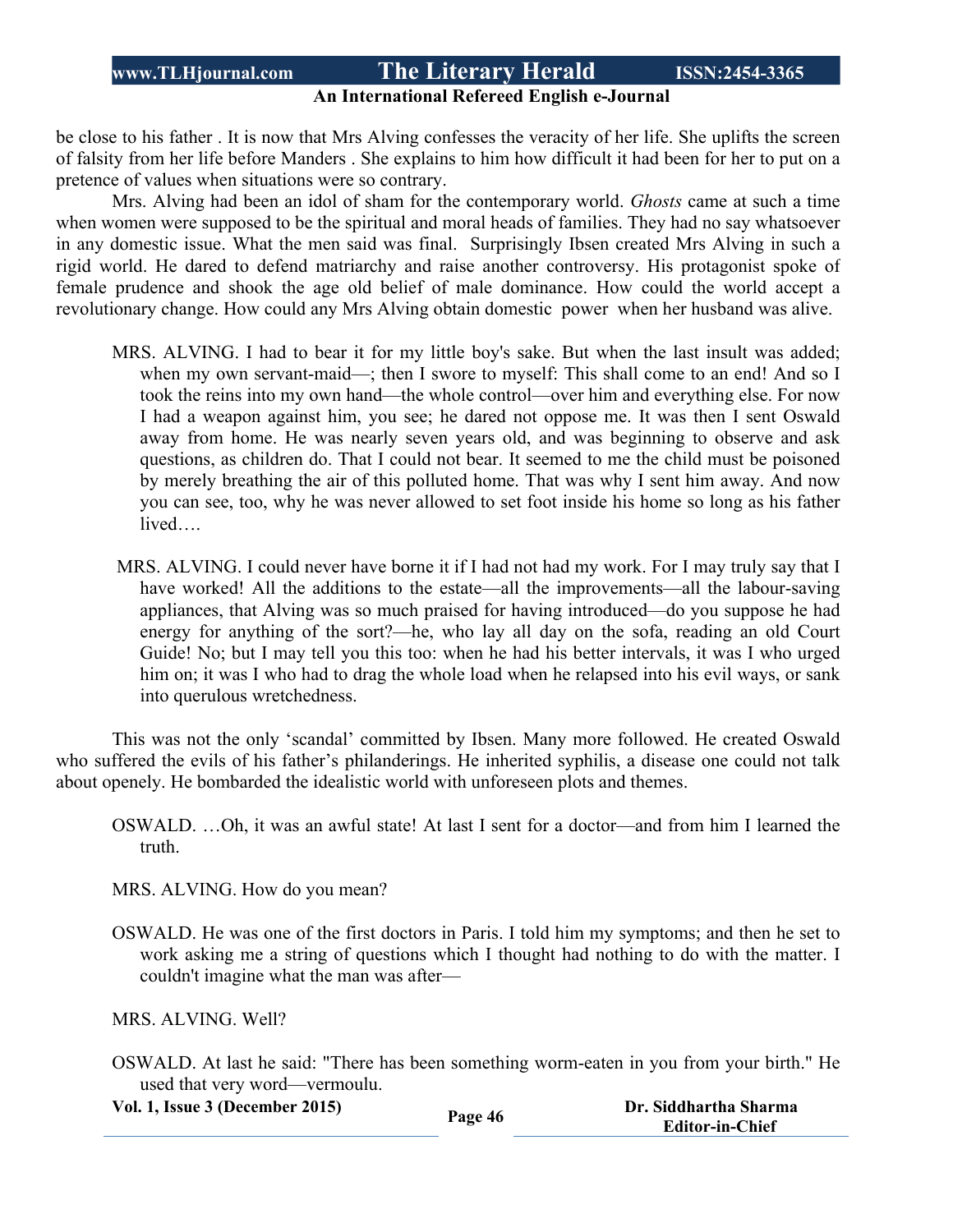#### **An International Refereed English e-Journal**

MRS. ALVING. [Breathlessly.] What did he mean by that?

OSWALD. I didn't understand either, and begged him to explain himself more clearly. And then the old cynic said—[Clenching his fist] Oh—!

MRS. ALVING. What did he say?

OSWALD. He said, "The sins of the fathers are visited upon the children."

Pastor Manders is the quintessential Victorian moralist. He is the mouth piece of his age. He severly criticizes the ideals of Oswald and Mrs Alving who are in turn vocalize Ibsenian instruments. Oswald returns from France with a liberal outlook towards life. He endorses free thinking and unrestricted living, something which Manders outrightly disapproves.

MANDERS. But I'm not talking of bachelors' quarters. By a "home" I understand the home of a family, where a man lives with his wife and children.

OSWALD. Yes; or with his children and his children's mother

MANDERS. Lives with—his children's mother!

OSWALD. Yes. Would you have him turn his children's mother out of doors?

MANDERS. Then it is illicit relations you are talking of! Irregular marriages, as people call them!

OSWALD. I have never noticed anything particularly irregular about the life these people lead.

- MANDERS. But how is it possible that a—a young man or young woman with any decency of feeling can endure to live in that way?—in the eyes of all the world!
- OSWALD. What are they to do? A poor young artist—a poor girl—marriage costs a great deal. What are they to do?

Manders cannot ingest any foreign ideals in his typical preacher's mindset. He strictly believes in sanctity and chastity. Oswald's confession appalls Manders. Not for once can he imagine a society with such fallen ideals . Oswald and his arguments bewilder him. He confronts Mrs. Alving and condemns her of her ignorance towards her son. He considers her solely responsible for the transformation of ideals Oswald has undergone in the outside world. He strictly believes that the absence of a father's guidance misdirects and perplexes a child who could otherwise be well sheltered from such ethical discrepancies. And all accusations are laid before Mrs. Alving as if Oswald owed all the moral degeneration to her which was in reality no degeneration at all.

If studied in today's context it was nothing but simply a clash of ideas and beliefs which was much intensified by Manders, the true representative of his moralistic age. But it was too much for its

| Vol. 1, Issue 3 (December 2015) |         | Dr. Siddhartha Sharma  |
|---------------------------------|---------|------------------------|
|                                 | Page 47 | <b>Editor-in-Chief</b> |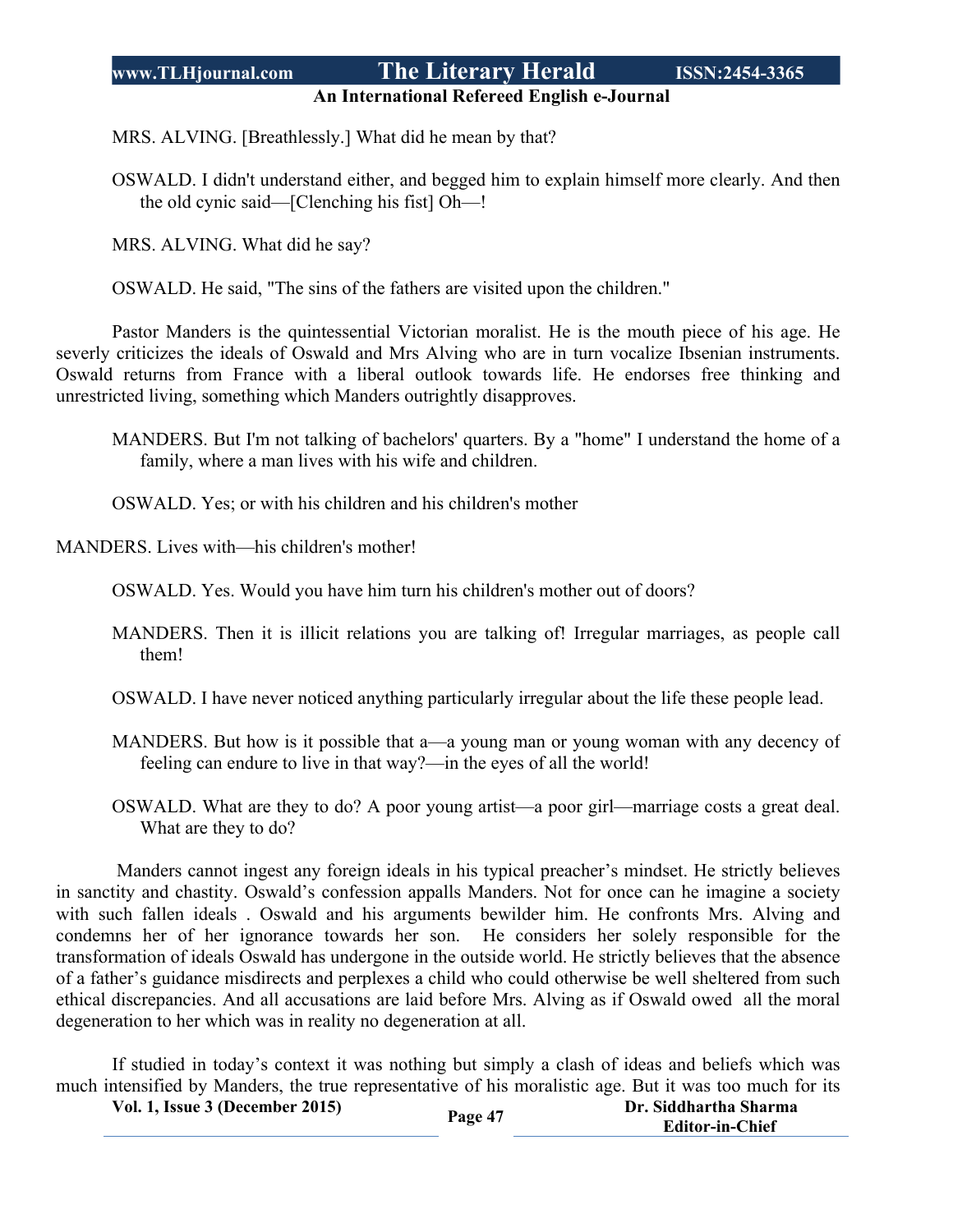#### **An International Refereed English e-Journal**

time and this becomes evident from how he becomes awfully traumatized at Oswald's claims. He questions Mrs. Alving.

- MANDERS. …[Confronting MRS. ALVING.] Had I not cause to be deeply concerned about your son? In circles where open immorality prevails, and has even a sort of recognised position—!
- MANDERS. And what do you say to all this?
- MRS. ALVING. I say that Oswald was right in every word.
- MANDERS. [Stands still.] Right? Right! In such principles?
- MRS. ALVING. Here, in my loneliness, I have come to the same way of thinking, Pastor Manders. But I have never dared to say anything. Well! now my boy shall speak for me.

Manders is stunned to listen to a mother, a wife and most importantly a woman speak in such a disgraceful manner. He could not admit how a woman could have have the audacity to counter a pastor. Never could he expect a woman to defend her son's fallacious ideals. Through the character of Manders Ibsen had satirized those liturgical and social archetypes who submissively accepted the traditions and conventions without trying to check the relevance they held. Manders points out how Mrs. Alving had once decided to forsake her marriage. He never tried to know what provoked her to take such a daring step or that if she was in any trouble. What he knew was that Mrs. Alving was a wife and a woman hence she had no say of her own. She was destined to endure her life as it came. Years later when Manders reminds her of her previous negligence, she confesses to him what kind of man Mr. Alving had been. She tells him all about his life of excesses and incest.

- MANDERS. You are greatly to be pitied, Mrs. Alving. But now I must speak seriously to you. And now it is no longer your business manager and adviser, your own and your husband's early friend, who stands before you. It is the priest—the priest who stood before you in the moment of your life when you had gone farthest astray.
- MRS. ALVING. And what has the priest to say to me?

MANDERS. I will first stir up your memory a little. The moment is well chosen. …

MRS. ALVING. Very well, Pastor Manders. Speak.

MANDERS. Do you remember that after less than a year of married life you stood on the verge of an abyss? That you forsook your house and home? That you fled from your husband? Yes, Mrs. Alving—fled, fled, and refused to return to him, however much he begged and prayed you?

MRS. ALVING. Have you forgotten how infinitely miserable I was in that first year?

| Vol. 1, Issue 3 (December 2015) | Page 48 | Dr. Siddhartha Sharma  |
|---------------------------------|---------|------------------------|
|                                 |         | <b>Editor-in-Chief</b> |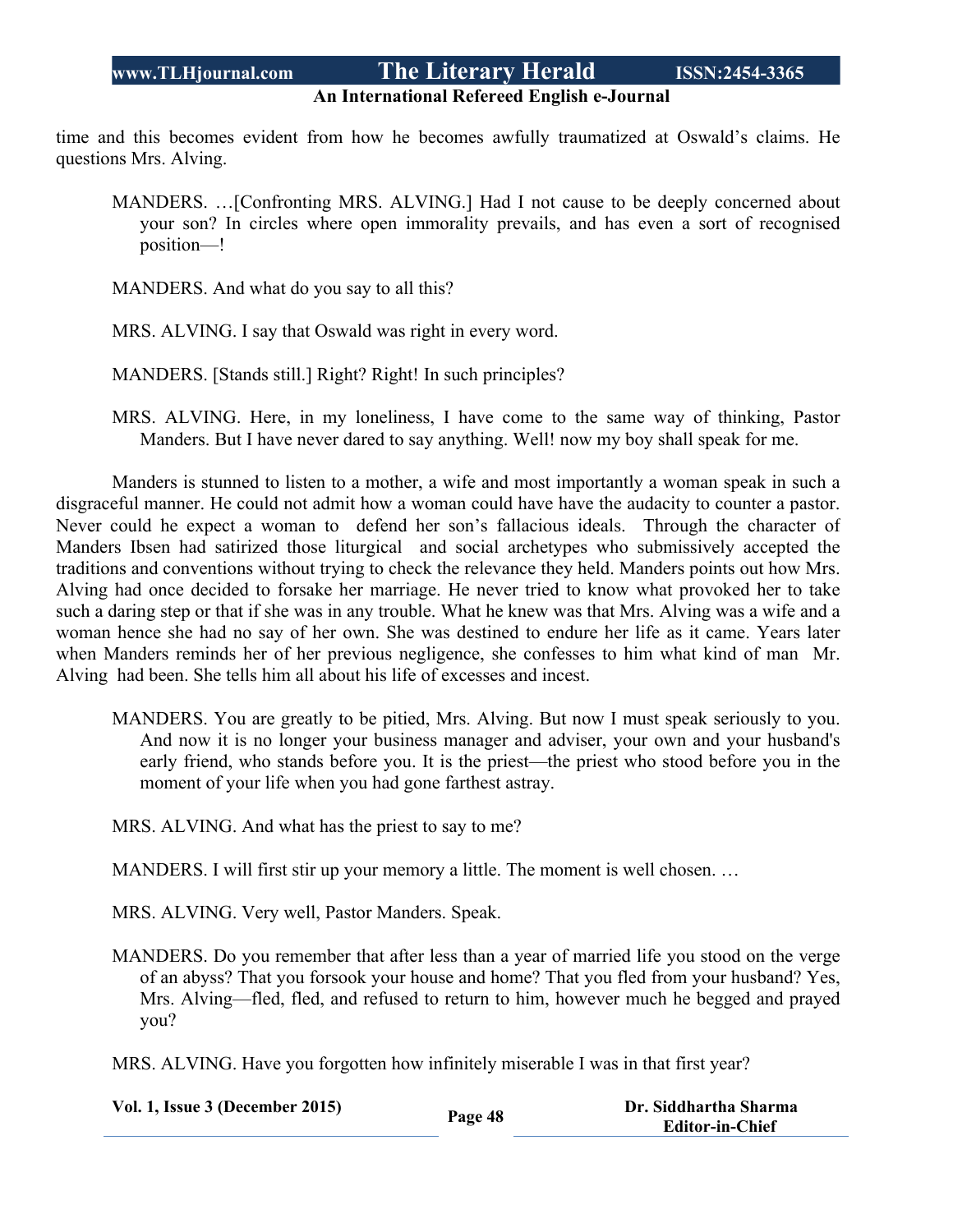#### **An International Refereed English e-Journal**

- MANDERS. It is the very mark of the spirit of rebellion to crave for happiness in this life. What right have we human beings to happiness? We have simply to do our duty, Mrs. Alving! And your duty was to hold firmly to the man you had once chosen, and to whom you were bound by the holiest ties.
- MRS. ALVING. You know very well what sort of life Alving was leading—what excesses he was guilty of.
- MANDERS. …But a wife is not appointed to be her husband's judge. It was your duty to bear with humility the cross which a Higher Power had, in its wisdom, laid upon you. But instead of that you rebelliously throw away the cross, desert the backslider whom you should have supported, go and risk your good name and reputation, and—nearly succeed in ruining other people's reputation into the bargain.

Manders directs Mrs. Alving to the path of duty by explaining to her how she is merely a wife. She has no life, desires and decisions of her own. She is a wife and that sums up her entire existence which is absolutely nothing but an illusion of being an individual. Had she blindly adhered to social customs, *Ghosts* would have never existed.

A deeper insight is an essential requisite to understand how and why the play stands much ahead in time. *Ghosts* is not only about unconventional themes. Its unconventional subject treatment, frankness in thoughts, infidelity of both male and female characters and freedom of expression enjoyed by them, all contribute in the same. Unlike Manders, Oswald is the true spokesman of modernity which had not entered into the social life then. Moreover, Mrs. Alving's approval reinforced those modernistic views which had crept into the society but were forbidden to be mentioned in elite circles. Just as Mr. Alving practiced a dissipated life even in his own house but apparently the household business went on spotlessly and quite efficiently. On the contrary Mrs. Alving's pitiful yet innocent attempt to be happy is severly criticized. But Mrs. Alving resolves not to let her son be victimized at the hands of the futile society. She decides she won't let her son endure the agony of inept social customs. She knows how she lost her happiness at the hands of these worthless customs. She remembers the devilish effects laid by these much hyped ideals. All her youth and motherhood was spent in utter despair due to these high laid ethics. The wretchedness she bore all her life played the most significant role in changing her attitude towards life. The humble, docile, obedient and submissive woman completely alters into a strong, determined and independent matriarch. The family conditions deteriorate at Alving's hands. This compels her to reign as the decision maker of the family.

Ibsen justified Mrs Alving's obligations as a mother and wife but it was too much for the world to accept a man's degeneration and a woman's regeneration. How could a woman of Mrs. Alving's stature commit the heinous crime of subjugating her own husband to whom she owed her existence. How could a woman parent a child single handedly when her husband was alive. All these and many more similar incidents in *Ghosts*, left those aquainted with it, anxious and desperate.

To add to it the relationship between the half siblings, Regina and Oswald stirred up big controversy. Mrs Alving consents to their relationship for her son's sake. She is deeply concerned about both Regina and Oswald. She knows that Alving's promiscuousness has ruined so many lives. Now she

**Vol. 1, Issue <sup>3</sup> (December 2015) Page <sup>49</sup> Dr. Siddhartha Sharma Editor-in-Chief**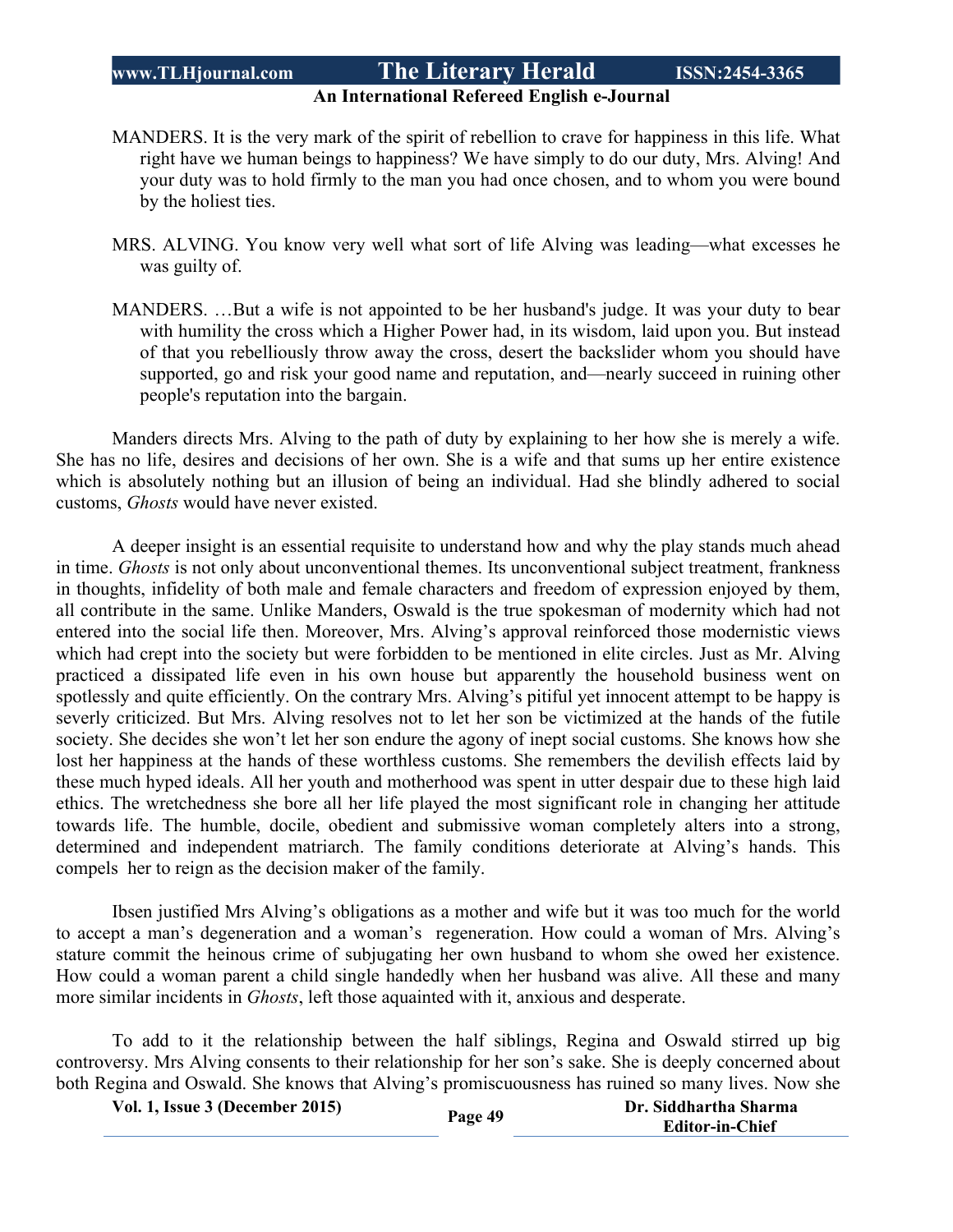#### **An International Refereed English e-Journal**

wants to settle everything down. She wants to see her son happy and satisfied. She wants to compensate for all those years when she kept Oswald away from herself. She wants to give him the family peace at any cost and by any means even if it means a union of Regina and Oswald. And this broke the social conventions once again. It challenged the public norms and was therefore enough to raise protests from nearly all sections of society.

Syphilis and euthanasia were another issues which initiated many murmurings. People found it almost scandalizing to even discuss such matters openely. Ibsen did not find a predecessor who could have dealt in issues like him. Moreover, Norway was not prepared to welcome *Ghosts* because of its themes, concept and characters. Where Ibsen somewhat sympathizes with Regina's fate, most of the people disregard it. Ibsen exposes how people like Alving, who are exonerated of all blame, enjoy a far better reputation than Mrs Aving or Johanna or Regina, the three women who are disreputed because of him.

Ibsen's contemporary world was heading towards modernistion. The onset of industrial progress was making way for newer approaches in life. Ibsen wanted to aquaint the world with such new but real and unconventional theories of life. He wanted to bring about a change in the outlook of people by showing a mirror to the society but his efforts were directed a little too early for people to understand those. He wanted that the society must acknowledge the existence of a woman as an individual not as someone's daughter or wife or sister. He wanted the world to open eyes for the pain which the deceptive ideals gave. He wanted people to come out of the irrationalism lying under traditionalism so that the world may become a much comfortable place for all. The social norms and moralities had not done any good. In fact they had shattered the lives of many Mrs Alvings, or Oswalds and this is what *Ghosts* wanted to convey to its readers and audience but Ibsen was severely censured for his frankness of expression.

*Ghosts* is a scathing commentary on the double standards of society in issues pertaining to class, gender, and morality. Its subtly rebukes those priests and religious officials who blindly adhere to the rigidity of social laws.

Unlike most other authors, Ibsen, couldn't not simply sit down to earn a living by fanciful works most liked during that time. He wanted to open the eyes of people to the backwardness these useless social ideals had caused. He wanted his age to understand the necessity of a transformation but to his distress, he became the most misinterpreted writer. He wanted to bring a transformation in society for the good of all but society misconstrued him because he opted to write on subjects much ahead of his time. He selected themes which had never been dealt in with such openness and reality. Whether it was about free relationship, or a disease like Syphilis or subtle attack on idealists and moralists like Pastor or the grooming of a matriarch instead of a patriarch or even if went to the extent of including euthanasia as a part, all was like a bombshell for the disingenuous society. Satires had been in trend in several earlier periods of literature but never could people imagine a literary product to be so straightforward and revealing.

 When *Ghosts* was produced in Norway it scandalised Norwegian society and Ibsen was strongly criticised. In 1898 when Ibsen was presented to King Oscar II of Sweden and Norway, at a dinner in

**Vol.** 1, Issue 3 (December 2015) **Page** 50 **Dr.** Siddhartha Sharma

**Editor-in-Chief**